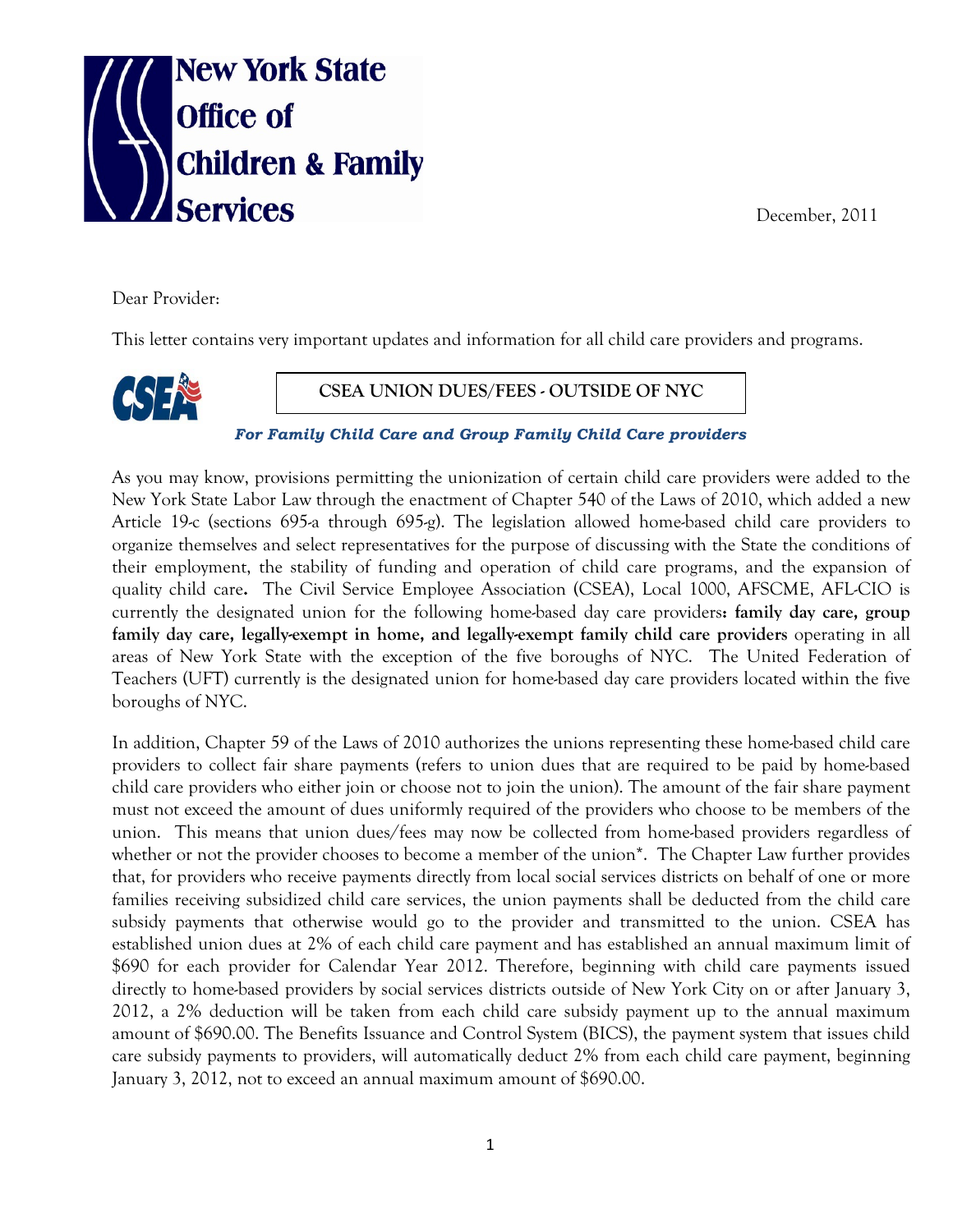Included on the payment stub of each check will be information about the amount of the deduction and contact information for CSEA. All calls, inquiries, or communications about union dues/fees from child care providers residing in social service districts outside of NYC should be directed to the Union at the following address: **CSEA Membership Department, 143 Washington Ave, Albany, NY 12210; or by phone at: 877-483-CSEA (2732); or by email at [www.voicecsea.org](http://www.voicecsea.org/) .**

*\*"Any licensed Group Family Day Care provider, registered Family Day Care provider or legally-exempt provider choosing not to become a member of the union will become a fee-payer and may apply for a refund of a portion of dues through the union's procedure to do so. Nothing in this section should be deemed to require a provider to become a member of such representation unit".*

## **The following circumstances/providers are excluded from union dues / fees deductions made by the BICS payment system:**

- Day care centers and school age child care programs;
- Out-of-state child care providers;
- Child care providers who reside on tribal territories or reservation land;
- Providers who do not receive child care payments directly from their social services district but, rather, receive the child care payment directly from parents; and
- Child care providers who have met the annual limit of union dues deducted (\$690)



**Early Childhood Obesity** 

One in five children is overweight or obese by age six. You can help! As a child care provider, you have the powerful opportunity to instill healthy choices that could help prevent childhood obesity from the start. With about 12 million babies and young children in child care nationwide, we can't afford to wait. You have one of the toughest and most important jobs in the world. You might not hear it nearly as often as you should, but **what you do matters!**

Let's Move! **Child Care** is a nationwide call-to-action that empowers child care center and family-care home providers to make positive health changes in children, early on, that could last a lifetime. Early care and education providers who choose to participate in Let's Move! Child Care (LMCC) are recognized when they meet a set of best practices related to the five LMCC Goals (increasing physical activity, reducing screen time, better nutrition, eliminating sugar-sweetened drinks and infant feeding). To help providers reach their goals, a number of online interactive tools—including checklist quizzes and action planning guides—have been developed through a public-private partnership between the White House, the Department of Health and Human Services, the National Association for Child Care Resource & Referral Agencies, Nemours foundation, and the University of North Carolina Center for Health Promotion and Disease Prevention and other partners**. Visit the** Let's Move! **Child Care website** [\(www.healthykidshealthyfuture.org\)](http://www.healthykidshealthyfuture.org/) to register as a LMCC Participant, access free online tools, or share your story of progress and success.